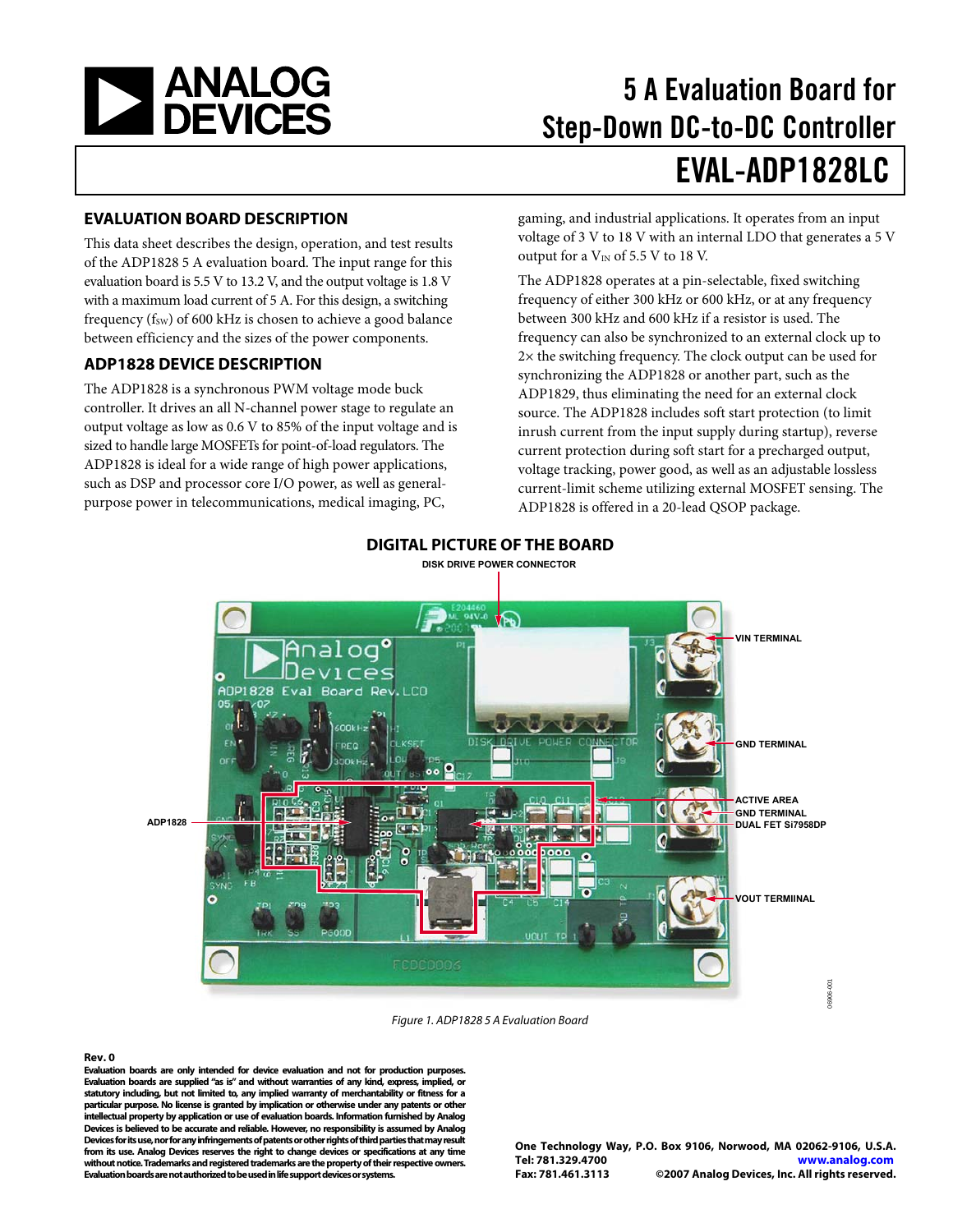### <span id="page-1-0"></span>**TABLE OF CONTENTS**

### **REVISION HISTORY**

8/07-Revision 0: Initial Version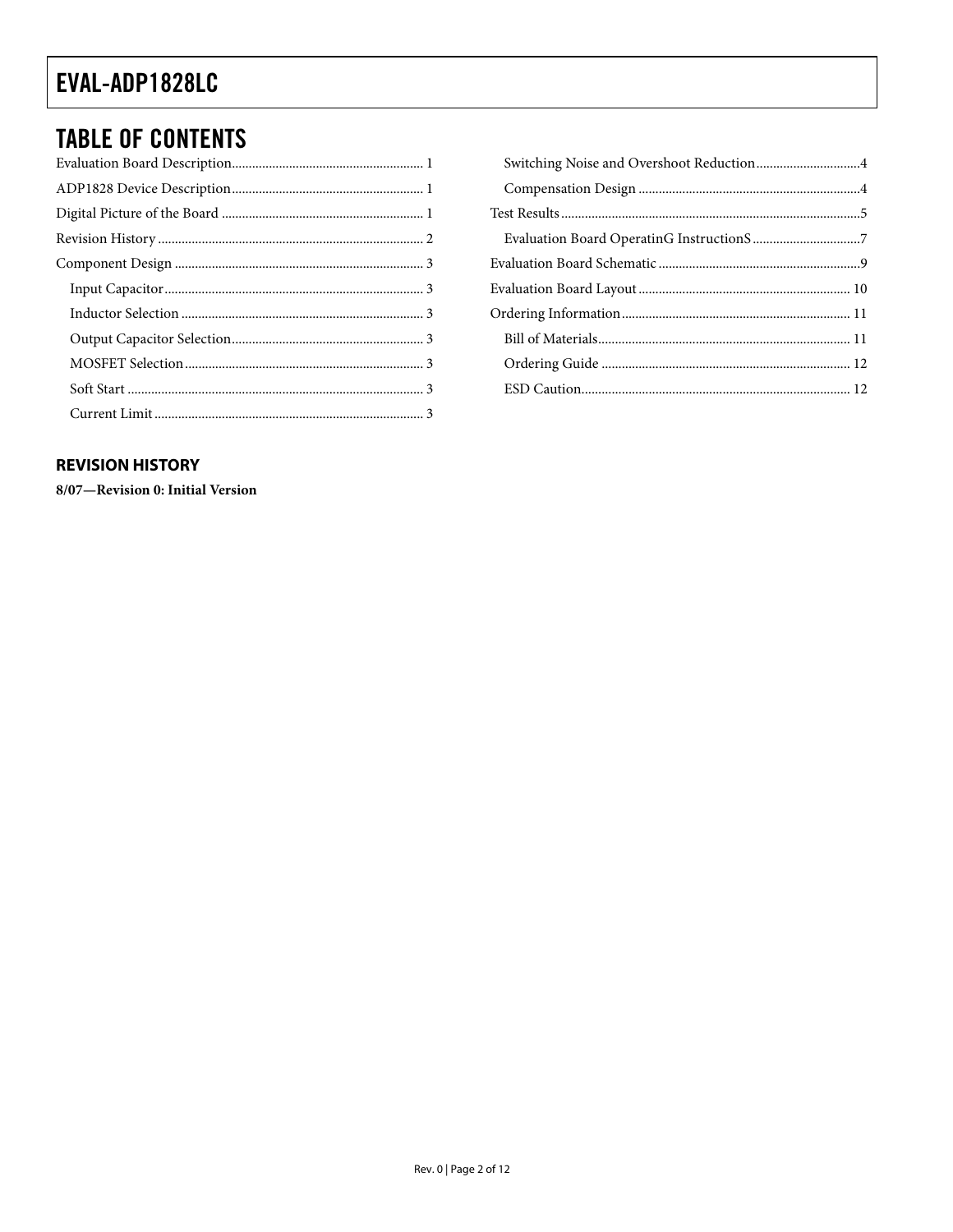### <span id="page-2-0"></span>COMPONENT DESIGN

For information about selecting power components and calculating component values, see the ADP1828 data sheet.

### **INPUT CAPACITOR**

Ceramic capacitors have very low ESR (in the order of 1 m $\Omega$  or  $2 \text{ mA}$ ) and have large ripple current rating. For a 5 A output with a  $V_{IN}$  of 6 V to13.2 V and a  $V_{OUT}$  of 1.8 V, three 22  $\mu$ F ceramic capacitors (22 μF/16 V/X5R/1210) are adequate.

#### **INDUCTOR SELECTION**

For this design, a 1.8 μH inductor (FDV0630-1R8M from Toko Inc.) is selected. This is a compact, low-cost inductor with an iron powder core, which generally has more core power loss but at a lower cost than the ones with ferrite cores.

#### **OUTPUT CAPACITOR SELECTION**

The output voltage ripple can be approximated as follows:

$$
\Delta V_{OUT} = \Delta I_L \sqrt{ESR^2 + \left(\frac{1}{8f_{SW}C_{OUT}}\right)^2 + (4f_{SW}ESL)^2}
$$
 (1)

where:

Δ*VOUT* is the output ripple voltage.

Δ*IL* is the inductor ripple current.

*ESR* is the equivalent series resistance of the output capacitor. *ESL* is the equivalent series inductance of the output capacitor.

A minimum capacitance at the output is needed to achieve a fast load-step response and a reasonable overshoot voltage. The minimum capacitance can be calculated as

$$
C_{OUT,min} = \frac{\Delta I_{LOAD}^2 L}{2V_{OUT}\Delta V_{up}}
$$
 (2)

$$
C_{OUT,min2} = \frac{\Delta I_{LOAD}{}^{2} L}{2(V_{IN} - V_{OUT}) \Delta V_{down}}
$$
\n(3)

where:

Δ*ILOAD* is the step load.

Δ*Vup* is the output voltage overshoot when the load is stepped down.

Δ*Vdown* is the output voltage overshoot when the load is stepped up.

*VIN* is the input voltage.

*COUT,min1* is the minimum capacitance according to the overshoot voltage ΔVup.

*COUT,min2* is the minimum capacitance according to the overshoot voltage ΔV<sub>down</sub>.

Select an output capacitance that is greater than both COUT, min1 and COUT, min2.

In this design, multilayer ceramic capacitors (MLCCs) are used. Because MLCCs have very low ESR and ESL, the output ripple is dominated by the bulk capacitance. Two output ceramic capacitors (100 μF/6.3 V/X5R/1210 and 47 μF/6.3 V/X5R/1206) have been selected to satisfy a 5 A step load. Keep in mind that

the effective capacitance of the ceramic capacitor decreases as the bias voltage increases.

### **MOSFET SELECTION**

In general, select the high-side MOSFET with fast rise and fall times and low input capacitance. Fast rise and fall times and low input capacitance are especially important for circuits with low duty cycles because switching loss is high. Select the low-side MOSFET with low R<sub>DSON</sub>. Switching speed is not critical because there is no switching loss in the low-side MOSFET. A small amount of power is lost in the body diode of the low-side MOSFET during the dead time.

For this evaluation board, a dual FET in a PowerPAK® SO-8 (Si7958DP from Vishay) has been selected. The PowerPAK SO-8 has a low thermal resistance,  $\theta_{JA}$ , and is adequate for handling a 5 A output. An alternative is to use two single MOSFETs in standard SO-8 packages. Furthermore, for an output current less than 3 A, a dual FET in a standard SO-8 package is usually adequate.

### **SOFT START**

The soft start period is given by the following equation:

$$
C_{SS} = 8.015 \times t_{SS} \tag{4}
$$

where:

*CSS* is the soft start capacitance in microfarads. *tss* is the soft start period in seconds.

A Css of 150 nF, which yields a 19 ms soft start period, is chosen for this design.

### **CURRENT LIMIT**

The external current-limit resistor can be calculated by the following equation:

$$
R_{CL} = \frac{\left(I_{LIMIT} + \frac{\Delta I_L}{2}\right)R_{DSON} - 38 \text{ mV}}{42 \mu A}
$$
(5)

where:

*ILIMIT* is the output limit current. Δ*IL* is the ripple current in the inductor. *RDSON* is the on resistance of the low-side MOSFET. −38 mV is the CSL threshold voltage.

ΔIL can be approximated by

$$
\Delta I_L = \frac{V_{OUT}(1 - D)}{f_{SW} \times L} \tag{6}
$$

where:

*D* is the duty cycle. *L* is the inductance of the inductor.

In this design, R<sub>DSON</sub> of the MOSFET Si7958DP is 20 m $\Omega$  with a VGS of 4.5 V. Because L is chosen to be 1.8  $\mu$ H,  $\Delta I_L$  is calculated to be 1.4 A. If  $I_{\text{LIMIT}}$  is set to 6.5 A, RCL is calculated to be 2.88 k $\Omega$ . A standard value of 2.87 k $\Omega$  is chosen. Keep in mind that RDSON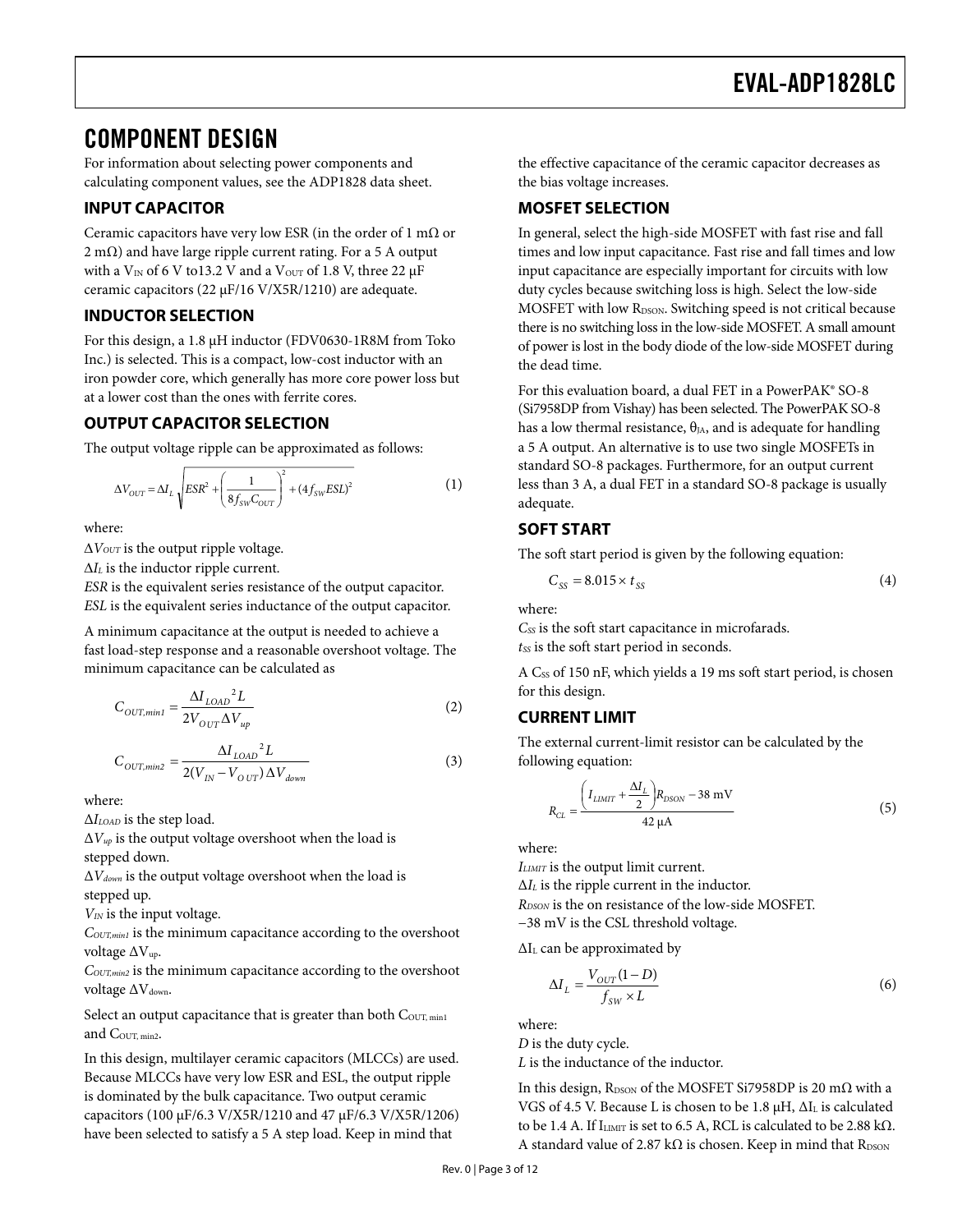<span id="page-3-0"></span>of the MOSFET can vary by more than 25% from part to part, and by more than 50% over the temperature range; therefore, the actual current limit can vary by more than 50% from part to part over the temperature range. For more information on this topic, see the ADP1828 data sheet.

### **SWITCHING NOISE AND OVERSHOOT REDUCTION**

An RC snubber can be added between SW and PGND to reduce noise and ringing at the SW node and at the drains of the external MOSFETs. In this design, an RC snubber is added with an RSNUB of 3.01  $\Omega$  and a CSNUB of 1.2 nF. Gate resistors can be added to reduce overshoot voltage at the drains of the MOSFETs. For more information, see the ADP1828 data sheet.

#### **COMPENSATION DESIGN**

Type III compensation is used in this design because all output capacitors all ceramic with very low ESR. For information on calculating the compensation component values, refer to the ADP1828 data sheet.



The compensation values for this evaluation board have been optimized as follows:

 $R_{FF} = 422 \Omega$  $C_{FF} = 1 nF$  $R_z = 7.5$  kΩ  $C_I = 3.9$  nF  $C_{HF}$  = 33 pF  $R_{\text{TOP}} = 20 \text{ k}\Omega$  $R_{\text{BOT}} = 10 \text{ k}\Omega$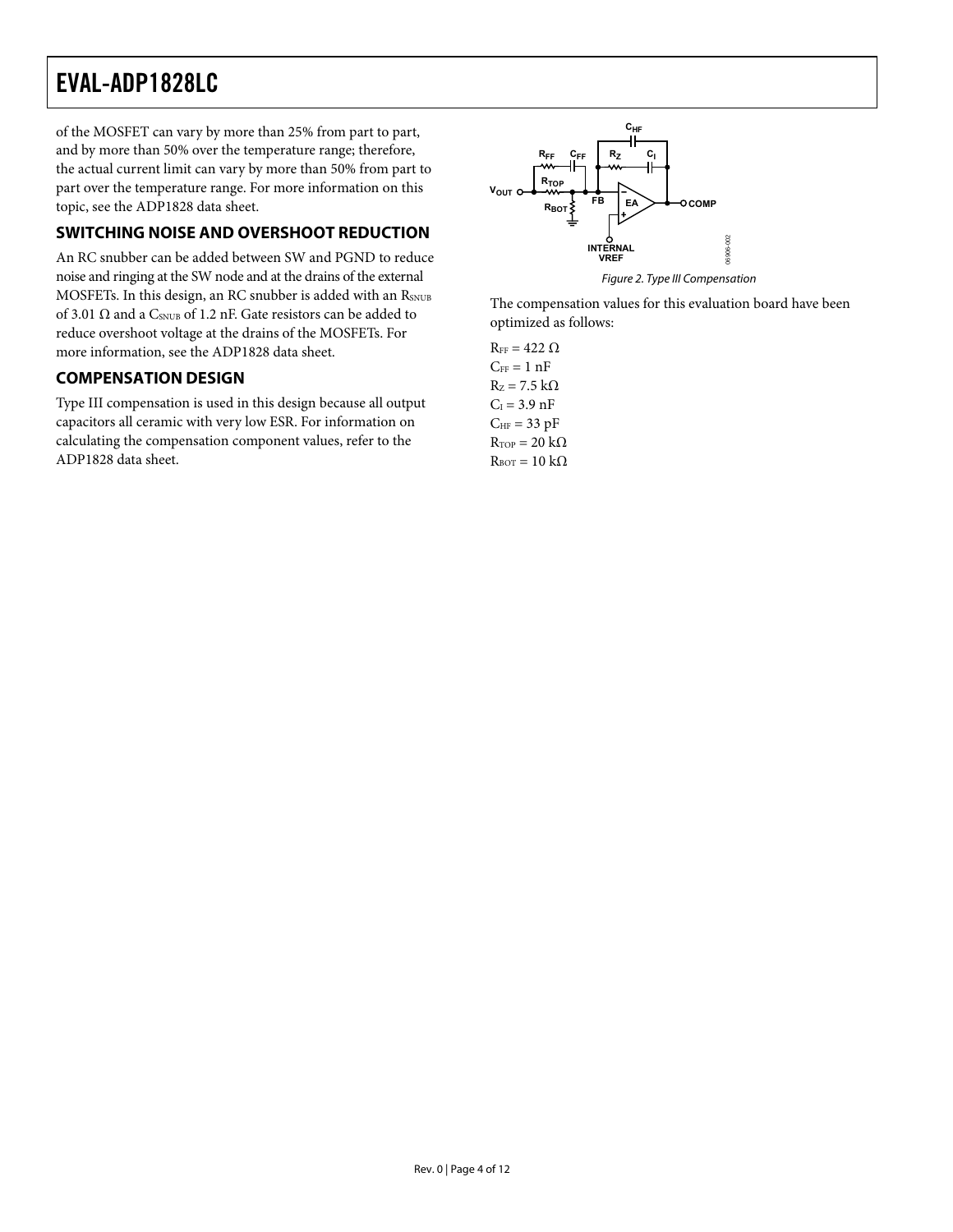<span id="page-4-0"></span>

Figure 5. Soft Start,  $V_{IN}$  = 12 V





Figure 7. Line Transient,  $V_{IN} = 5 V$  to 9 V, No Load



Figure 8. Inductor Current Waveform,  $V_{IN} = 12$  V, No Load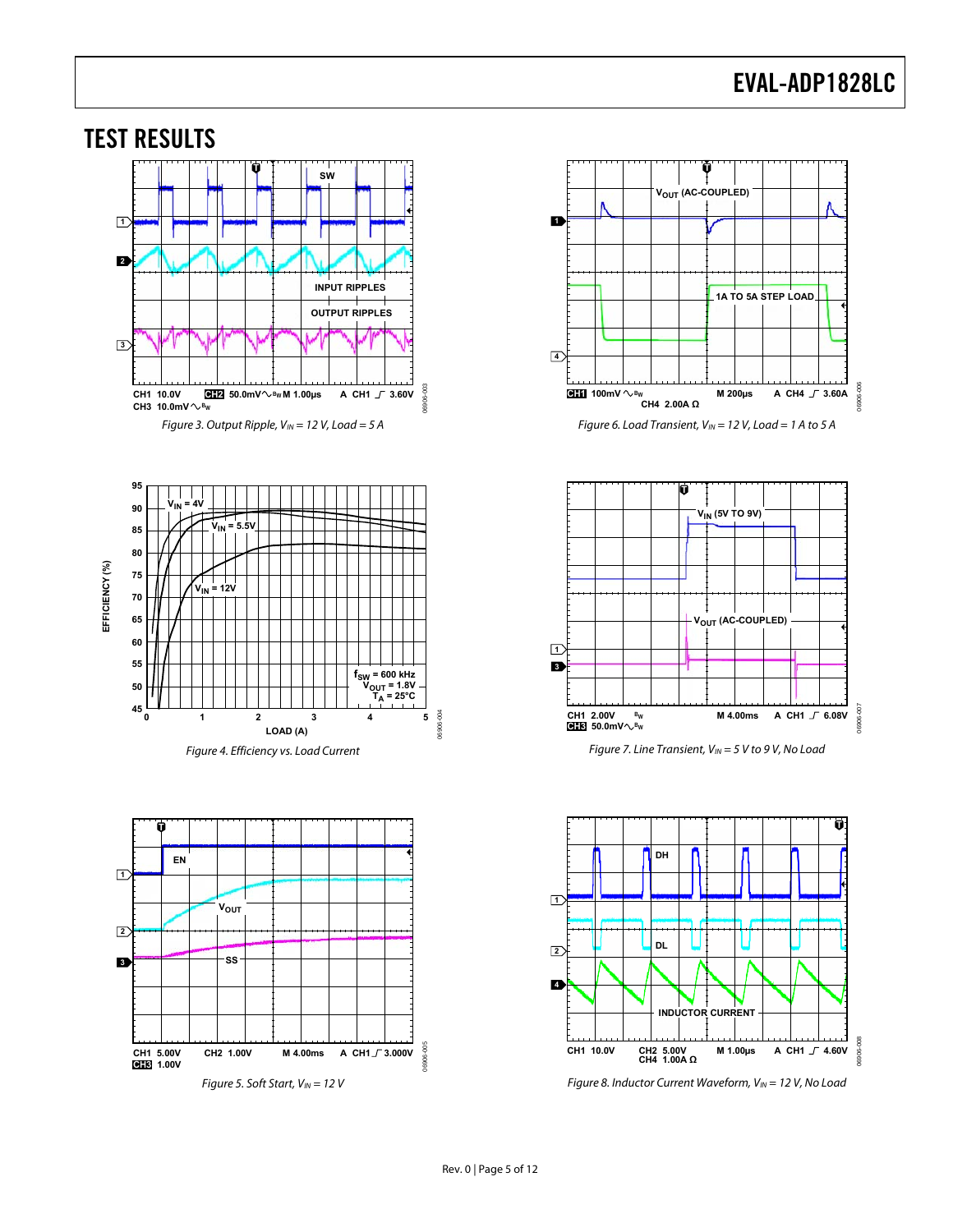

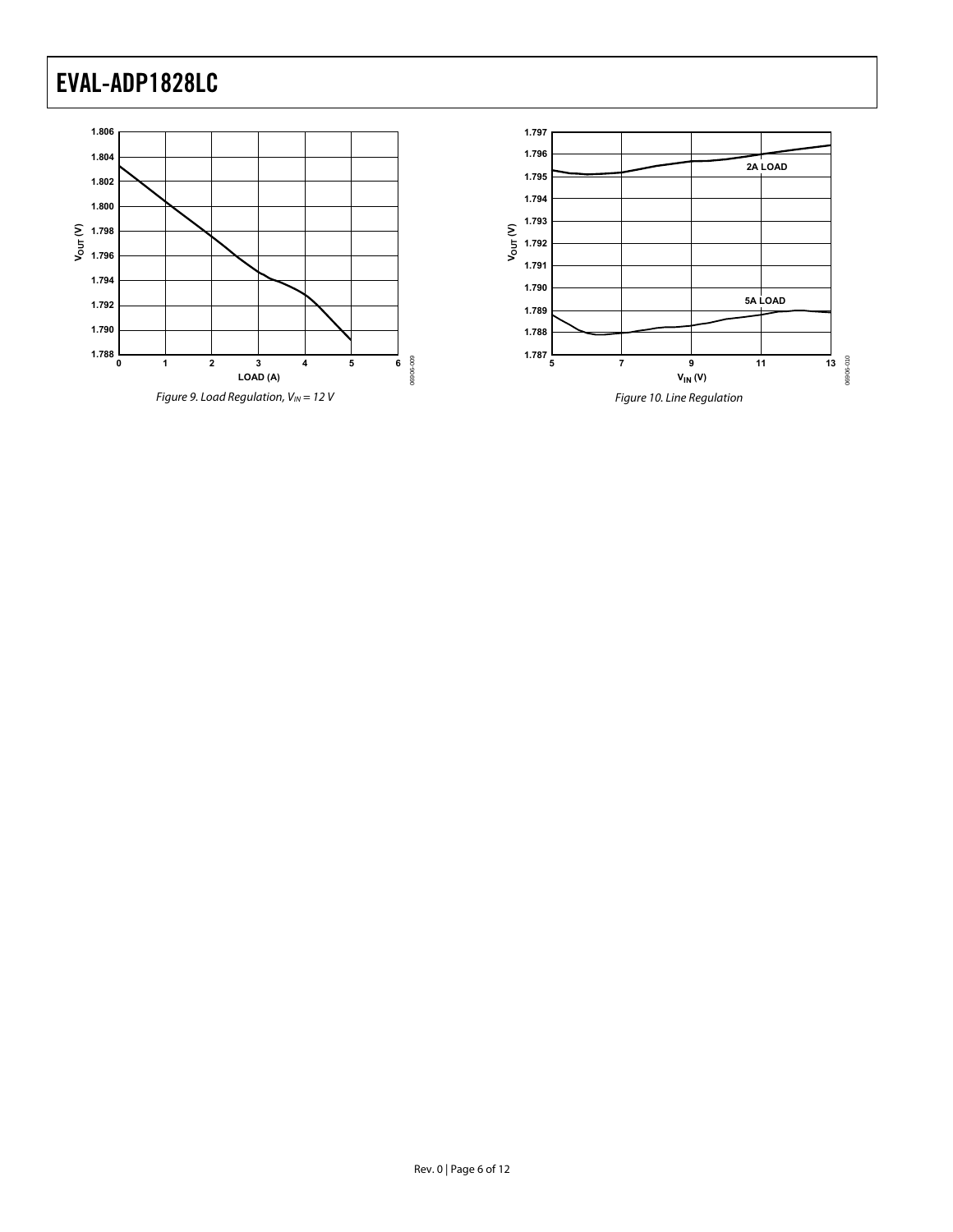### <span id="page-6-0"></span>**EVALUATION BOARD OPERATING INSTRUCTIONS**

- 1. Connect Jumper JP3 to the on position to enable the ADP1828.
- 2. Do not connect Jumper J7 ( $V_{IN}$  to VREG).
- 3. Connect Jumper JP2 (FREQ) to the 600 kHz position.
- 4. Connect Jumper J8 (SYNC) to GND (that is, if SYNC is not used). If SYNC is used, connect SYNC to an external clock or CLKOUT from another ADP1828.
- 5. Connect Jumper JP1 (CLKSET) to high, which sets CLKOUT to 2× the internal oscillator frequency and in phase with the oscillator, or to low, which sets CLKOUT to  $1 \times$  the oscillator frequency and  $180^\circ$  out of phase.
- 6. Connect the positive terminal of the input power supply to the input terminal, J3.
- 7. Connect the load to the V<sub>OUT</sub> terminal, J1.

#### **Table 1. Jumper Descriptions**

| Jumper          | <b>Description</b>                                                                                                                                                      | <b>Function</b>                                                                                       |
|-----------------|-------------------------------------------------------------------------------------------------------------------------------------------------------------------------|-------------------------------------------------------------------------------------------------------|
| JP1             | CLKSET. Clock set input.                                                                                                                                                | CLKSET = high sets CLKOUT to $2 \times f_{\text{osc}}$<br>CLKSET = low sets CLKOUT to $1 \times$ fosc |
| JP <sub>2</sub> | Frequency selection. Connect to VREG for $f_{SW} = 600$ kHz.                                                                                                            | $VREG: fsw = 600 kHz$<br>GND: $f_{SW} = 300$ kHz                                                      |
| JP3             | EN. Connect to the on position to enable the ADP1828.                                                                                                                   | $EN =$ on enables ADP1828<br>$EN = off$ disables ADP1828                                              |
| J7              | VREG to $V_{\text{IN}}$ . Do not connect this jumper when $V_{\text{IN}}$ is greater than 5.5 V.                                                                        | Short VREG to V <sub>IN</sub> when V <sub>IN</sub> is less<br>than 5.5 V                              |
| J8              | SYNC. Connect SYNC to GND if the SYNC function is not used. If SYNC is used, connect<br>SYNC to an external clock or to the CLKOUT of another ADP1828.                  | Synchronization                                                                                       |
| J9              | 12 V supply from the disk drive connector. Short this jumper if the 12 V input supply<br>comes from the disk drive connector. Do not short J9 and J10 at the same time. | 12 V supply from disk drive                                                                           |
| J10             | 5 V supply from the disk drive connector. Short this jumper if the 5 V input supply<br>comes from the disk drive connector. Do not short J9 and J10 at the same time.   | 5 V supply from disk drive                                                                            |

#### **Table 2. Evaluation Board Operating Conditions**

| <b>Parameter</b>      | <b>Condition</b>                                                                                                                          |
|-----------------------|-------------------------------------------------------------------------------------------------------------------------------------------|
| <b>V<sub>IN</sub></b> | Input range $5.5$ V to 13.2 V.                                                                                                            |
| <b>V</b> out          | $V_{\text{OUT}} = 1.8$ V at 5 A maximum output current.                                                                                   |
| fsw                   | Switching frequency is set to 600 kHz.                                                                                                    |
| Maximum Step Load     | This design can handle a 0 A to 5 A step load at the output. The output capacitance can be reduced if a 5 A step<br>load is not required. |

#### **Table 3. Temperature of the Power Components[1](#page-11-1), [2](#page-11-2)**

| ADP1828        | Inductor (Toko FDV0630-1R8M) | <b>MOSFETs (Vishay Si7958DP)</b> |
|----------------|------------------------------|----------------------------------|
| $50^{\circ}$ C | $60^{\circ}$ C               | $60^{\circ}$ C                   |

<sup>1</sup> After the evaluation board ran for 30 minutes at a 5 A load, the surface temperatures of the power components were measured with an infrared thermometer.<br><sup>2</sup> V… − 12 V T. − 25°C  $V_{IN}$  = 12 V, T<sub>A</sub> = 25°C.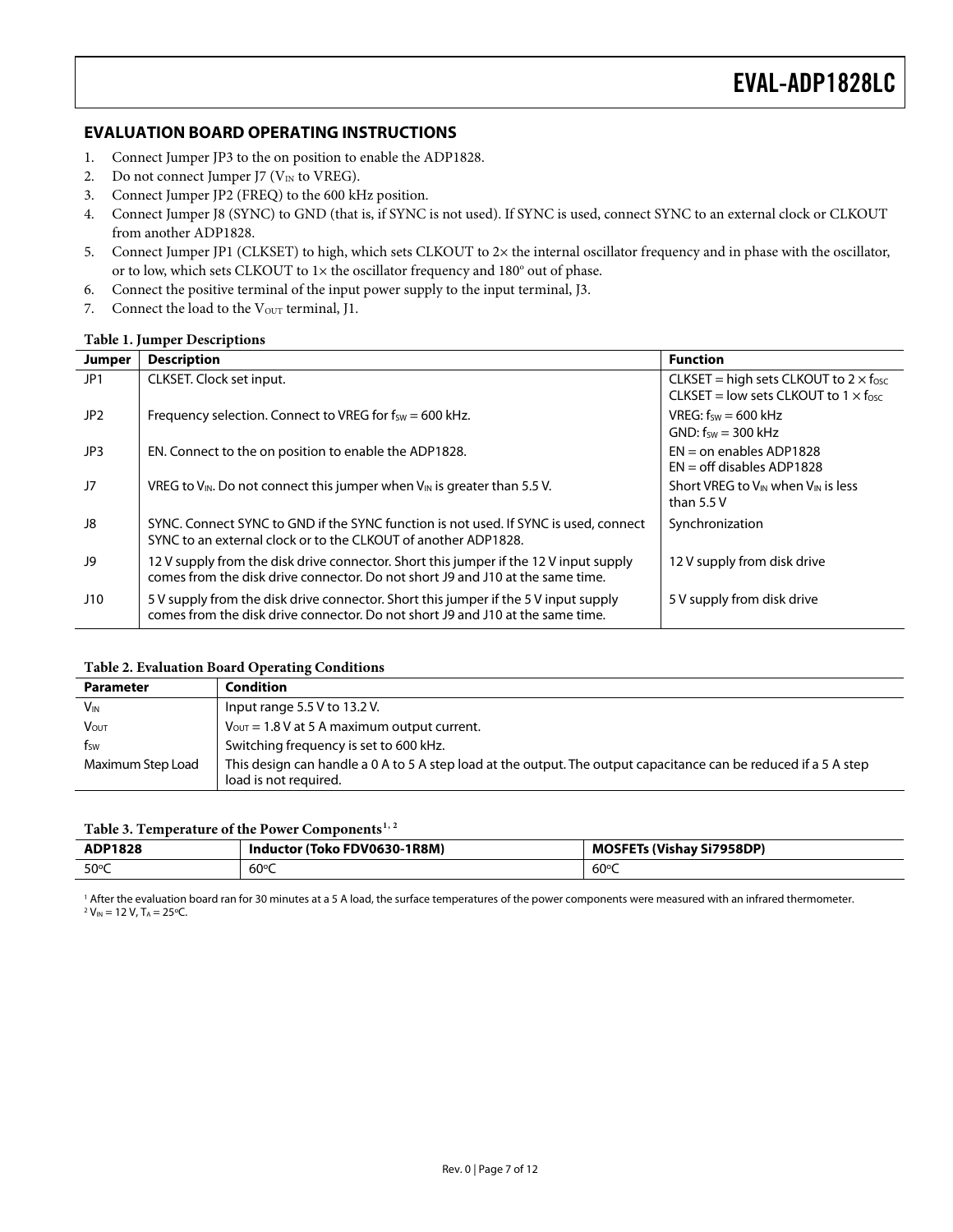#### **Table 4. Miscellaneous Information**

| <b>Parameter</b>                | <b>Comment</b>                                                                                                                                                                                                                                                                                                                                                                                                                                                                       |
|---------------------------------|--------------------------------------------------------------------------------------------------------------------------------------------------------------------------------------------------------------------------------------------------------------------------------------------------------------------------------------------------------------------------------------------------------------------------------------------------------------------------------------|
| Switching Frequency, fsw        | The switching frequency, fsw, is set to 600 kHz (Jumper JP2) on the evaluation board. If a different<br>f <sub>sw</sub> is needed, the compensation and the power components need to be recalculated. If a f <sub>sw</sub> other<br>than 300 kHz or 600 kHz is desired, a resistor, R13, can be soldered onto the PCB to select any<br>frequency between 300 kHz and 600 kHz.                                                                                                        |
| Dual Power MOSFETs: 01A and 01B | The footprint for the dual power MOSFETs is laid out to fit both the PowerPAK SO-8 and the<br>standard SO-8 package so that the user can easily replace the on-board PowerPAK with a standard<br>SO-8 package.                                                                                                                                                                                                                                                                       |
| Inductor                        | The footprint for the inductor is laid out to fit inductors that are smaller or larger than the on-board<br>inductor. Toko FDV0630.                                                                                                                                                                                                                                                                                                                                                  |
| <b>VREG and V<sub>IN</sub></b>  | For input voltages less than 5.5 V, the user can connect Jumper J7 by shorting VREG to V <sub>IN</sub> .                                                                                                                                                                                                                                                                                                                                                                             |
| Snubber Circuit                 | A snubber RC circuit, R <sub>SNUB</sub> and C <sub>SNUB</sub> , is laid out on the evaluation board to help reduce switching<br>noise and ringing at the SW node. The user can remove this RC snubber or try different RC values<br>for a particular application. Keep in mind that the RC snubber dissipates power and slightly<br>reduces the overall efficiency, generally in the range of 0.1% to 0.5%.                                                                          |
| <b>Gate Resistors</b>           | The dummy 0 $\Omega$ gate resistors, R2 and R3, at DH and DL, respectively, are provided on the<br>evaluation board for reducing overshoot voltage at the drains of the external MOSFETs. The user<br>can change these 0 $\Omega$ resistors to different values (generally in the range of 1 $\Omega$ to 5 $\Omega$ ) to achieve<br>the desired reduction in overshoot voltage. Keep in mind that the gate resistor dissipates power<br>and slightly reduces the overall efficiency. |
| Capacitor C17                   | A ceramic capacitor, C17, is placed very close to the drain of the high-side MOSFET. This capacitor,<br>typically 0.1 µF to 1 µF, helps to reduce input impedance during high frequency transients. C17 is<br>not assembled on the evaluation board. The user can add this capacitor if needed for a particular<br>application.                                                                                                                                                      |
| Voltage Divider                 | If a different output voltage other than 1.8 V is desired, the user needs to change the voltage<br>feedback divider, R7 and R8, and rework the compensation component values and the input and<br>output capacitances.                                                                                                                                                                                                                                                               |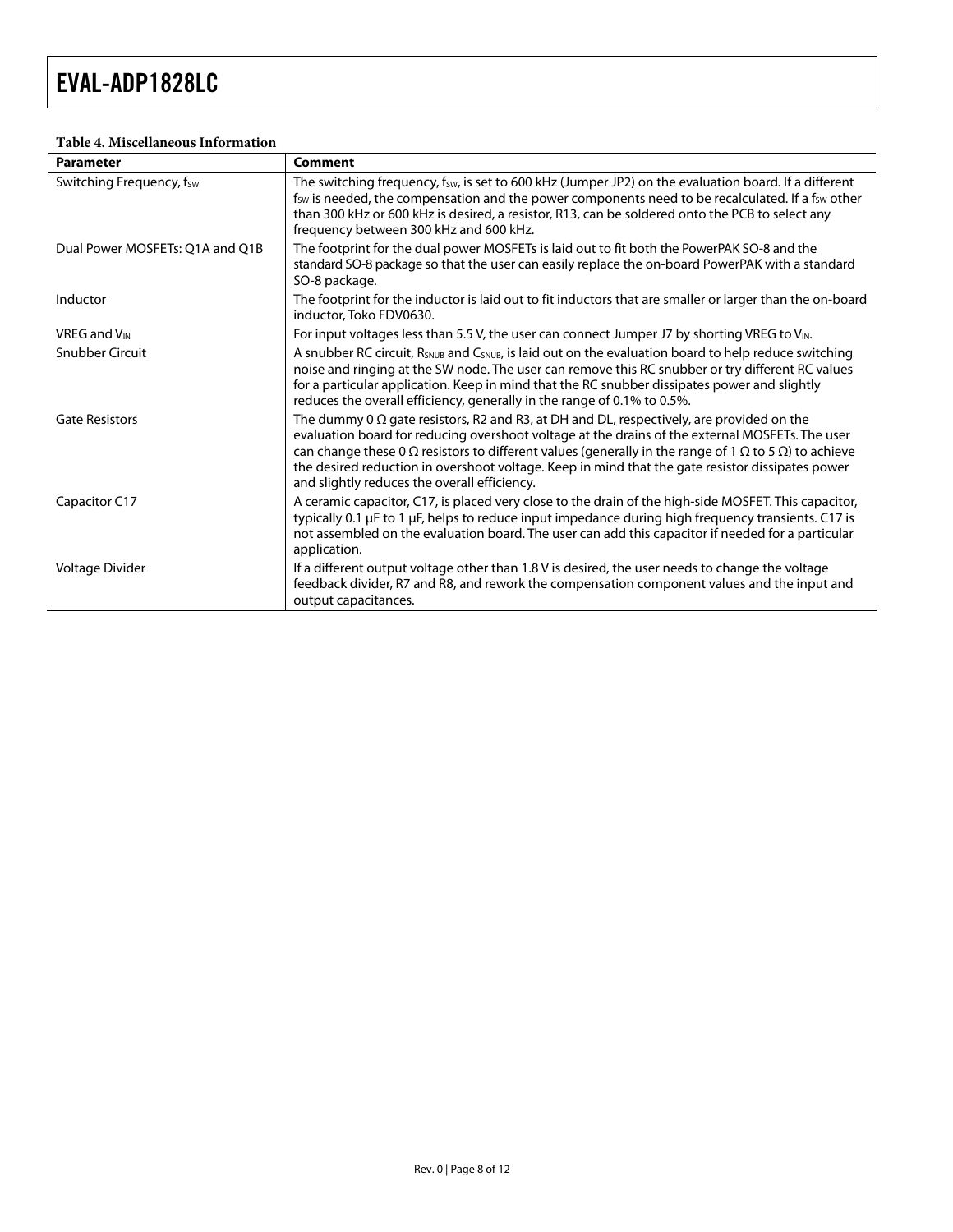### <span id="page-8-0"></span>EVALUATION BOARD SCHEMATIC



Figure 11. ADP1828 5 A Evaluation Board Schematic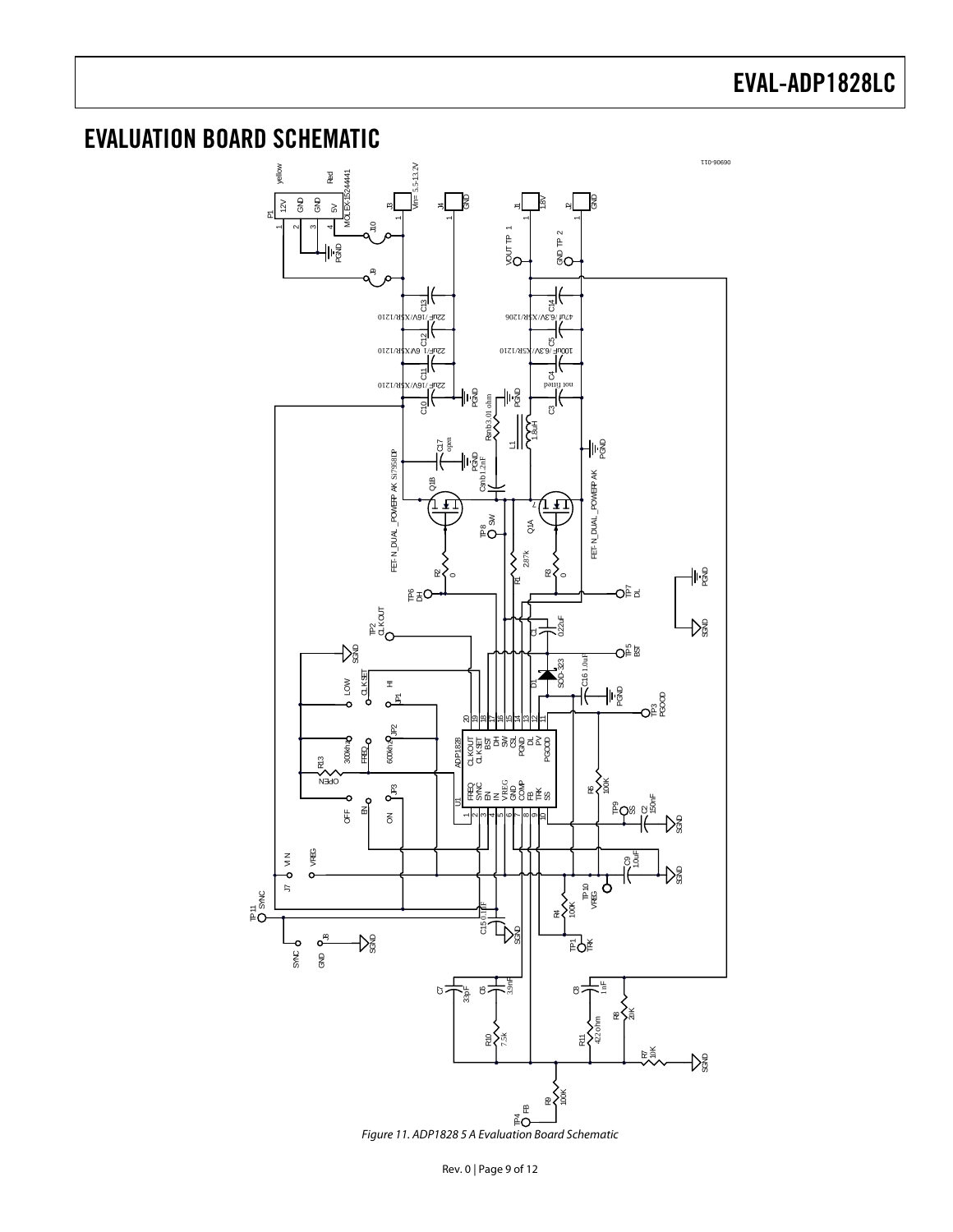### <span id="page-9-0"></span>EVALUATION BOARD LAYOUT



Figure 12. Silkscreen Layer



Figure 13. Top Layer



Figure 14. Second Layer



Figure 15. Third Layer (GND Layer)



Figure 16. Bottom Layer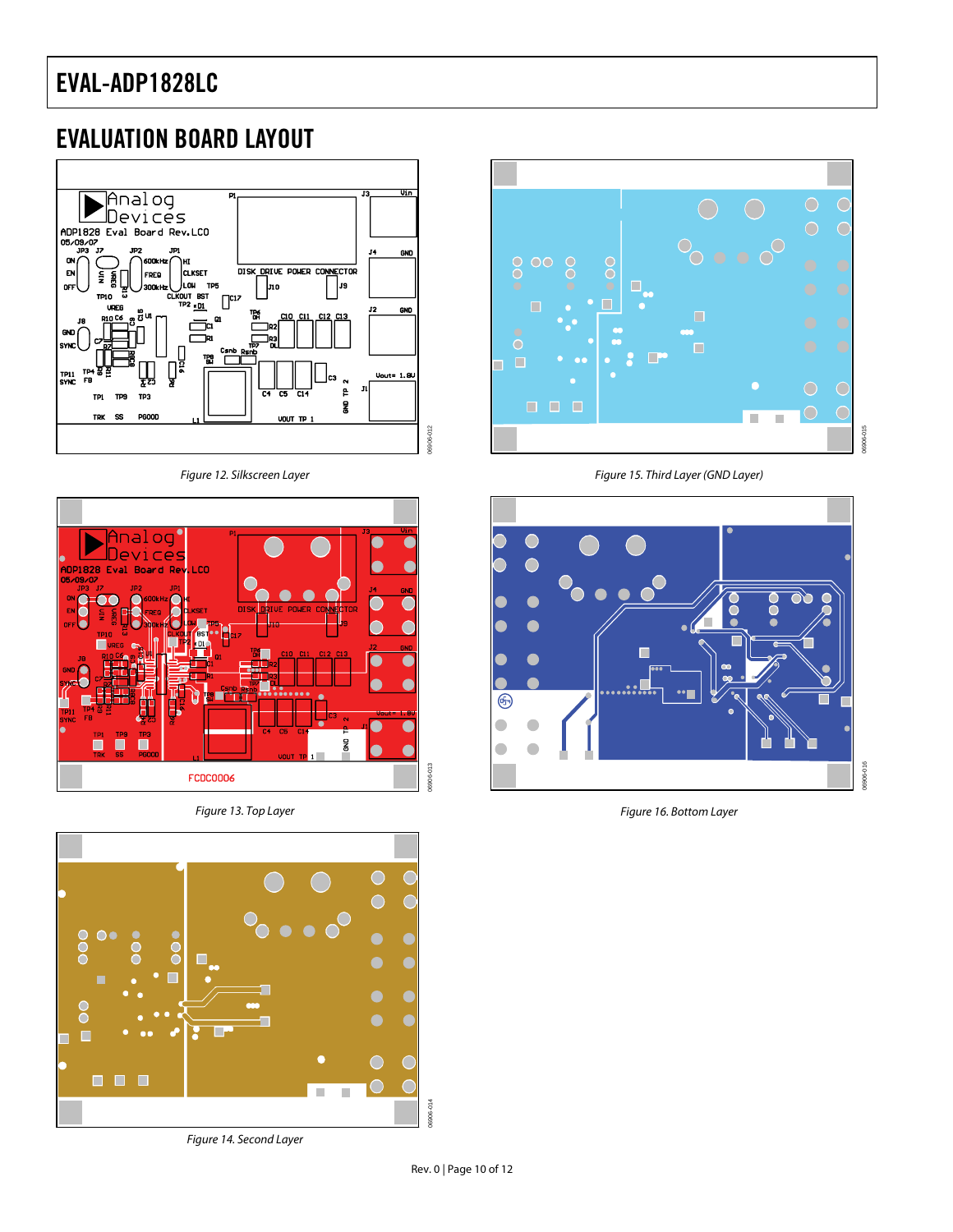## <span id="page-10-0"></span>ORDERING INFORMATION

### **BILL OF MATERIALS**

**Table 5. Component Listing** 

| Item | Qty            | <b>Designator</b>                                                                        | <b>Description</b>                                                                                                             | <b>Manufacturer</b>           | Part No.                             |
|------|----------------|------------------------------------------------------------------------------------------|--------------------------------------------------------------------------------------------------------------------------------|-------------------------------|--------------------------------------|
| 1    | 3              | C10, C11, C12                                                                            | Capacitor, ceramic, 22 µF, 16 V, X5R, 1210                                                                                     | Murata                        | GRM32ER61C226KE20                    |
| 2    | 1              | C <sub>4</sub>                                                                           | Capacitor, ceramic, 100 µF, 6.3 V, X5R, 1210                                                                                   | Murata                        | GRM32ER60J107ME20                    |
| 3    | 1              | C <sub>5</sub>                                                                           | Capacitor, ceramic, 47 µF, 6.3 V, X5R, 1206                                                                                    | Murata                        | GRM31CR60J476ME20                    |
| 4    | 1              | C <sub>2</sub>                                                                           | Capacitor, ceramic, 150 nF, 16 V, X7R, 0603                                                                                    | Vishay                        | VJ0603Y154KXJA                       |
| 5    | 1              | C15                                                                                      | Capacitor, ceramic, 0.1 µF, 6.3 V, X5R, 0603                                                                                   | Vishay                        | VJ0603Y104MXQ                        |
| 6    | 1              | C1                                                                                       | Capacitor, ceramic, 0.22 µF, 10 V, X5R, 0603                                                                                   | Taiyo Yuden<br>Murata         | TMK107BJ224MA-T<br>GRM188R61A224KA61 |
| 7    | 4              | R <sub>2</sub> , R <sub>3</sub> , R <sub>5</sub> , R <sub>12</sub>                       | Resistor (dummy), 0 $\Omega$ , 1/10 W, 1%, 0603                                                                                | Vishay                        | CRCW06030R00F                        |
| 8    | 1              | R <sub>8</sub>                                                                           | Resistor, 20 kΩ, 1/10 W, 1%, 0603                                                                                              | Vishay                        | CRCW06032002F                        |
| 9    | 1              | R7                                                                                       | Resistor, 10 kΩ, 1/10 W, 1%, 0603                                                                                              | Vishay                        | CRCW06031002F                        |
| 10   | 1              | R <sub>11</sub>                                                                          | Resistor, 422 Ω, 1/10 W, 1%, 0603/0402                                                                                         | Vishay                        | CRCW06034220F                        |
| 11   | 1              | R <sub>10</sub>                                                                          | Resistor, 7.5 kΩ, 1/10 W, 1%, 0603                                                                                             | Vishay                        | CRCW06037501F                        |
| 12   | 3              | R4, R6, R9                                                                               | Resistor, 100 kΩ, 1/10 W, 1%, 0603                                                                                             | Vishay                        | CRCW06031003F                        |
| 13   | 1              | R1                                                                                       | Resistor, 2.87 k $\Omega$ , 1/10 W, 1%, 0603 (current-limit resistor)                                                          | Vishay                        | CRCW06032801F                        |
| 14   | 1              | Rsnb                                                                                     | Resistor, 3.01 Ω, 0805                                                                                                         | Vishay                        | CRCW08053R01F                        |
| 15   | 1              | Csnb                                                                                     | Capacitor, ceramic, 1.2 nF, 0805                                                                                               | Vishay                        | VJ0603Y122KXXA                       |
| 16   | $\mathbf{1}$   | C <sub>8</sub>                                                                           | Capacitor, ceramic, 1 nF, 0603                                                                                                 | Vishay                        | VJ0603Y102KXXA                       |
| 17   | 1              | C7                                                                                       | Capacitor, ceramic, 33 pF, 0603                                                                                                | Vishay                        | VJ0603A330KXXA                       |
| 18   | 1              | C <sub>6</sub>                                                                           | Capacitor, ceramic, 3.9 nF, 0603                                                                                               | Vishay                        | VJ0603Y392KXXA                       |
| 19   | $\overline{2}$ | C9, C16                                                                                  | Capacitor, ceramic, 1.0 µF, 10 V, X5R, 0603                                                                                    | Taiyo Yuden<br>Murata         | LMK107BJ105MK-T<br>GRM185R61A105KE36 |
| 20   | 1              | L1                                                                                       | Inductor, 1.8 $\mu$ H, 18 m $\Omega$ , 6.6 A, iron powder core<br>(Alternative: 2.0 $\mu$ H, 16 m $\Omega$ , 6.5 A, flat wire) | Toko<br>(Würth<br>Elektronik) | FDV0630-1R8M<br>(744310200)          |
| 21   | 1              | D <sub>1</sub>                                                                           | Schottky diode, 30 V, $V_F$ = 0.5 V @ 30 mA, SOD-323                                                                           | Vishay                        | BAT54WS                              |
| 22   | 1              | Q1A, Q1B                                                                                 | Transistor, N-MOSFET, 40 V, PowerPAK SO-8, 20 mΩ @ 4.5 V                                                                       | Vishay                        | Si7958DP                             |
| 23   | $\mathbf{1}$   | P <sub>1</sub>                                                                           | Disk drive power connector                                                                                                     | Molex Inc.                    | 15244441                             |
| 24   | 3              | JP1, JP2, JP3                                                                            | 3-terminal jumpers, 0.1" spacing                                                                                               | Any                           |                                      |
| 25   | $\mathbf{1}$   | J8                                                                                       | 2-terminal jumper, 0.1" spacing                                                                                                | Any                           |                                      |
| 26   | 13             | TP1, TP2, TP3, TP4,<br>TP5, TP6, TP7, TP8,<br>TP9, TP10, TP11,<br>VOUT TP 1,<br>GND TP 2 | Test points for VREG, SW, DH, DL, TRK, SS, PGOOD,<br>BST, FB, SYNC, CLKOUT, GND, VOUT                                          | Any                           | 40 mil (1 mm)<br>through hole        |
| 27   | 1              | U1                                                                                       | DUT, 10-lead QSOP                                                                                                              | <b>Analog Devices</b>         | ADP1828                              |